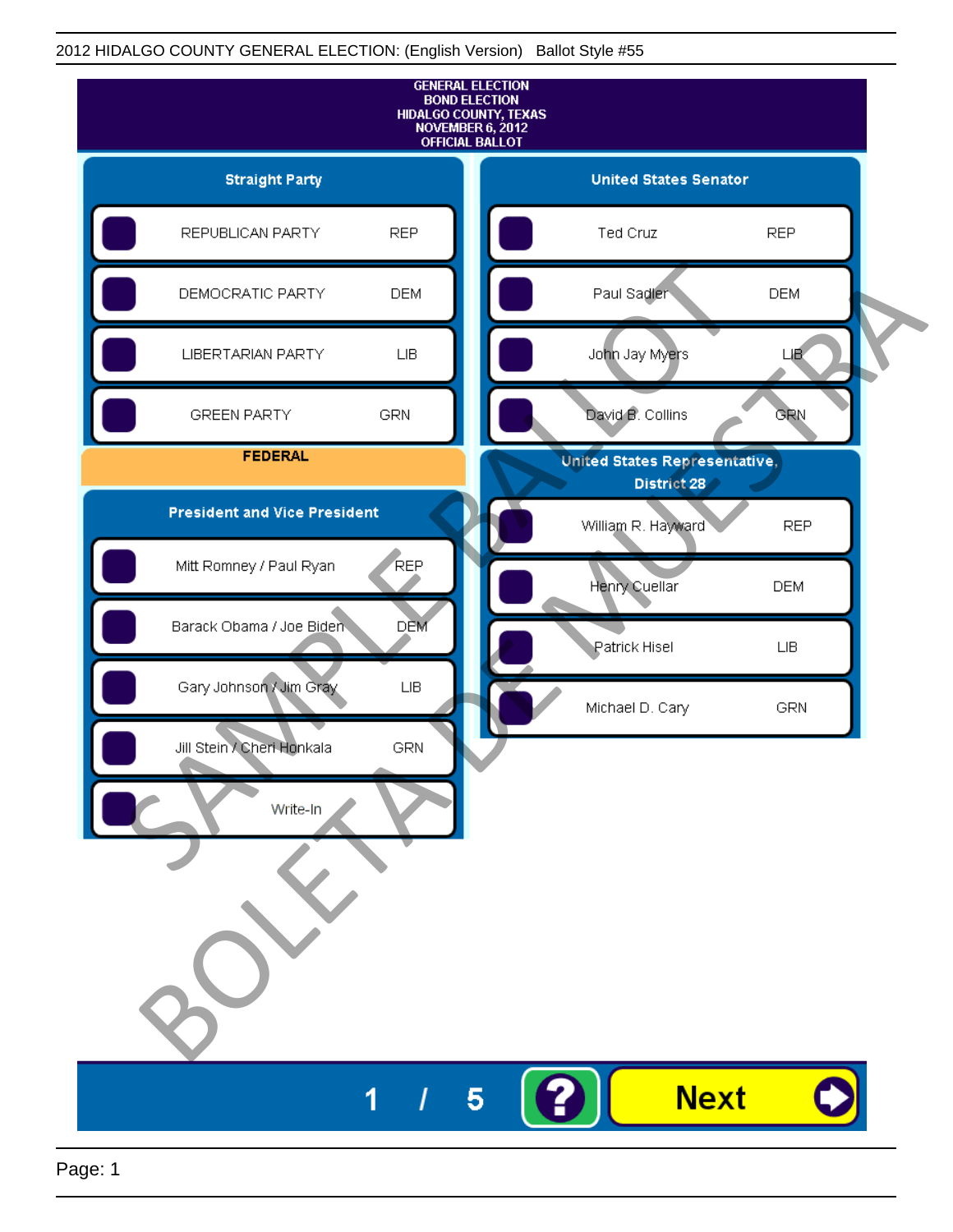## 2012 HIDALGO COUNTY GENERAL ELECTION: (English Version) Ballot Style #55

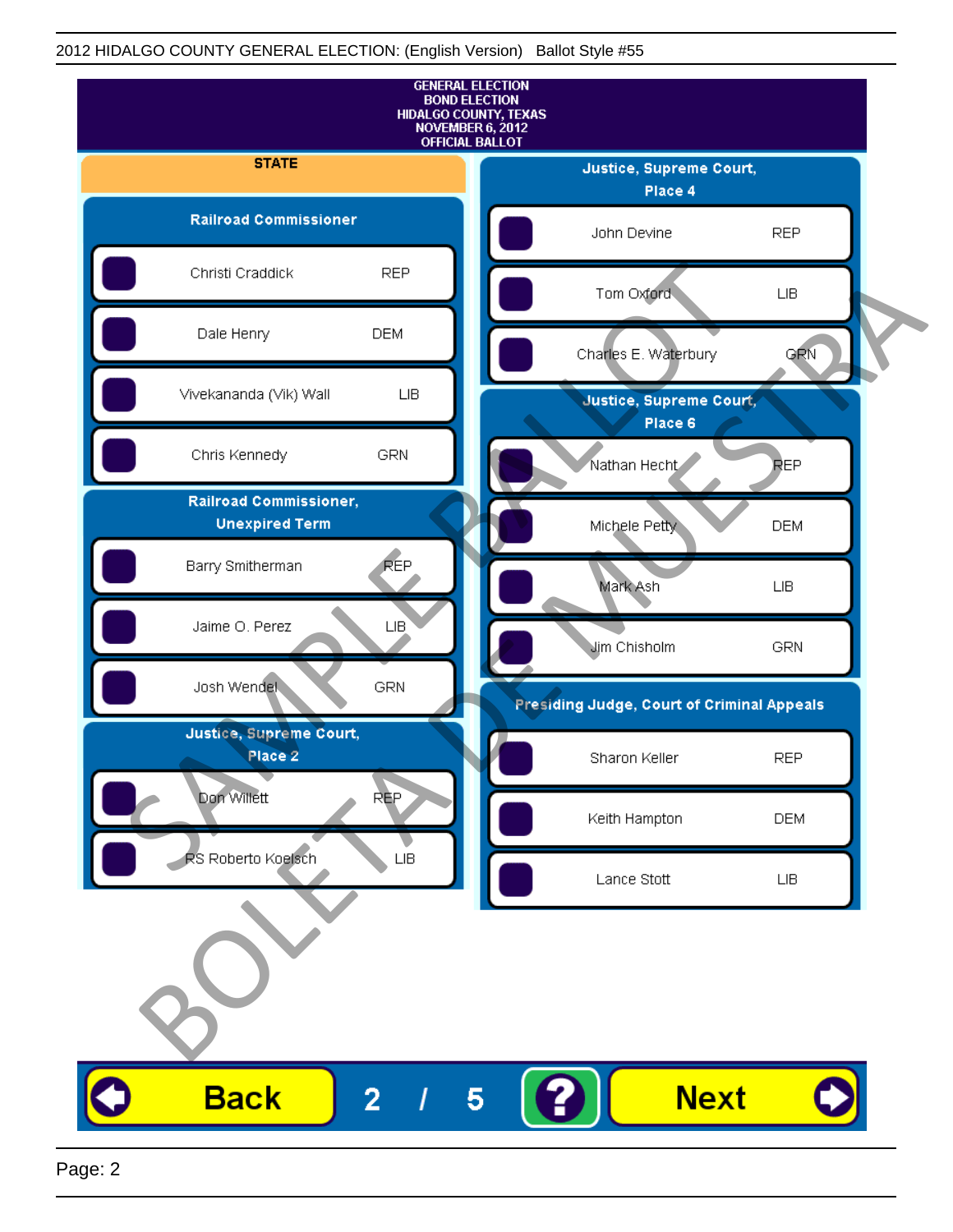## 2012 HIDALGO COUNTY GENERAL ELECTION: (English Version) Ballot Style #55



Page: 3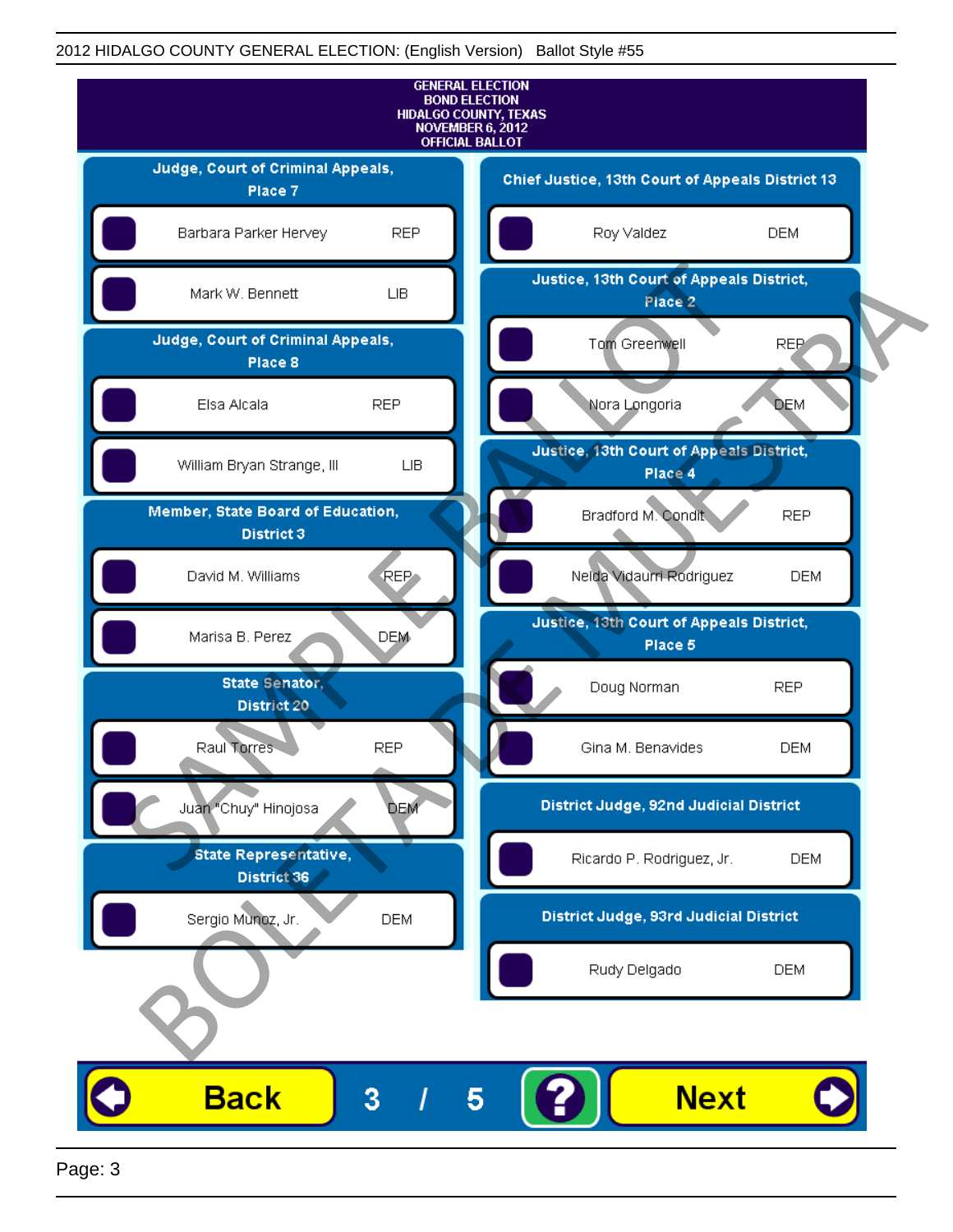|                                         |                                         |            | <b>GENERAL ELECTION</b><br><b>BOND ELECTION</b><br>HIDALGO COUNTY, TEXAS<br>NOVEMBER 6, 2012<br><b>OFFICIAL BALLOT</b>                                                             |
|-----------------------------------------|-----------------------------------------|------------|------------------------------------------------------------------------------------------------------------------------------------------------------------------------------------|
|                                         | District Judge, 139th Judicial District |            | HIDALGO COUNTY DRAINAGE DISTRICT NUMBER ONE                                                                                                                                        |
|                                         | Bobby Flores                            | <b>DEM</b> | <b>BOND ELECTION</b>                                                                                                                                                               |
| District Judge, 332nd Judicial District |                                         |            | THE ISSUANCE OF \$184,000,000.00 IN BONDS AND THE<br>LEVYING OF THE TAX IN PAYMENT THEREOF FOR<br><b>IMPROVEMENTS TO THE DRAINAGE DISTRICT'S STORM.</b><br><b>DRAINAGE SYSTEM?</b> |
|                                         | Mario E. Ramirez                        | <b>DEM</b> | <b>FOR</b>                                                                                                                                                                         |
|                                         | District Judge, 389th Judicial District |            |                                                                                                                                                                                    |
|                                         | Letty Lopez                             | <b>DEM</b> | AGAINS1                                                                                                                                                                            |
|                                         | District Judge, 398th Judicial District |            |                                                                                                                                                                                    |
|                                         | Aida Salinas-Flores                     | <b>DEM</b> |                                                                                                                                                                                    |
|                                         | District Judge, 430th Judicial District |            |                                                                                                                                                                                    |
|                                         | Israel Ramon, Jr.                       | <b>DEM</b> |                                                                                                                                                                                    |
|                                         | District Judge, 449th Judicial District |            |                                                                                                                                                                                    |
|                                         | <b>Jesse Contreras</b>                  | <b>DEM</b> |                                                                                                                                                                                    |
|                                         | <b>COUNTY</b>                           |            |                                                                                                                                                                                    |
|                                         | <b>Sheriff</b>                          |            |                                                                                                                                                                                    |
|                                         | Robert Caples                           | <b>REP</b> |                                                                                                                                                                                    |
|                                         | Guadalupe "Lupe" Trevino                | <b>DEM</b> |                                                                                                                                                                                    |
|                                         |                                         |            |                                                                                                                                                                                    |
|                                         | <b>Back</b>                             | 4          | <b>Next</b><br>5                                                                                                                                                                   |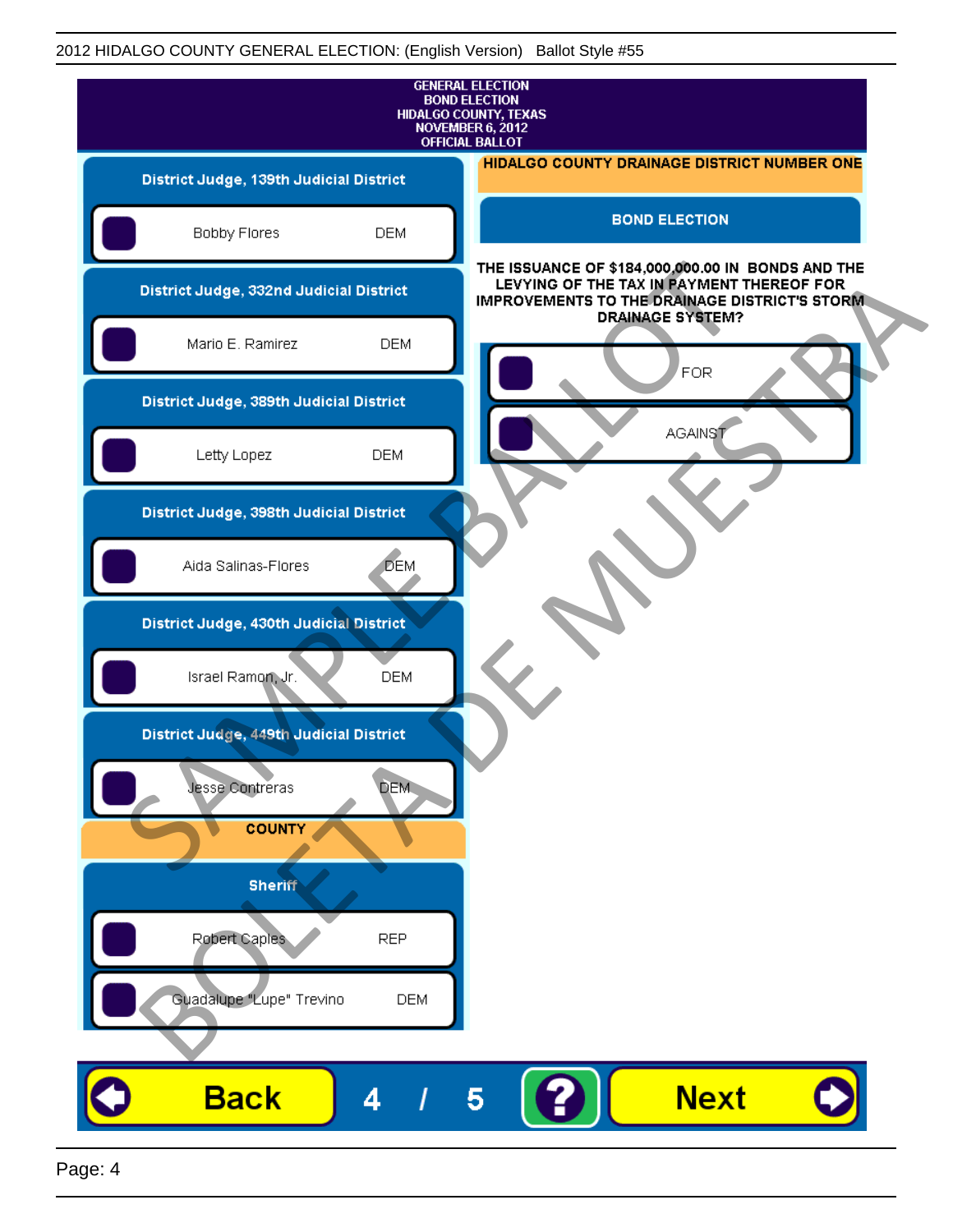### **GENERAL ELECTION BOND ELECTION** HIDALGO COUNTY, TEXAS<br>NOVEMBER 6, 2012 **OFFICIAL BALLOT**

Review

#### UNOPPOSED CANDIDATES DECLARED ELECTED

Judge, County Court at Law No. 7 Sergio Valdez (DEM)

County Tax Assessor-Collector

Frame The Passe, Precinct No. 1<br>
County Commissioner, Precinct No. 1<br>
SC. Cutellar Jr. (DEM)<br>
County Commissioner, Precinct No. 2<br>
Ulastice of the Peace, Precinct No. 2<br>
Ulastice of the Peace, Precinct No. 2<br>
Robert M. "Bl County Commissioner, Precinat No. 1<br>
A County Commissioner, Precinat No. 3<br>
Use of the Peace, Precinat No. 3<br>
Use of the Peace, Precinat No. 1<br>
There is a precinc No. 2<br>
There is a precinc No. 2<br>
There is a precinc No. 2<br>

**Back** 

5

5

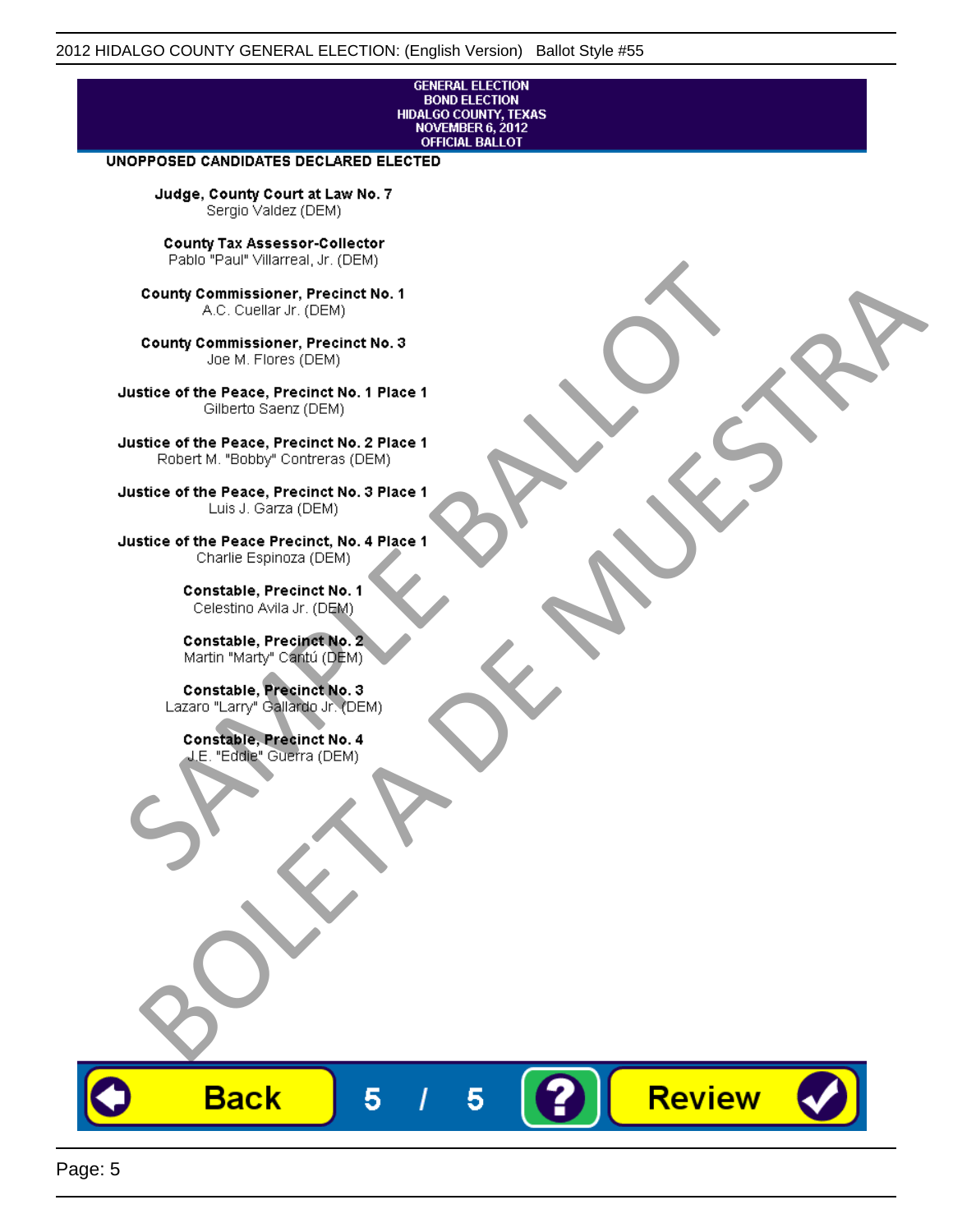# **Summary Ballot Instructions**

Press the candidate name or contest title to return to a contest.

Vote button will light up when

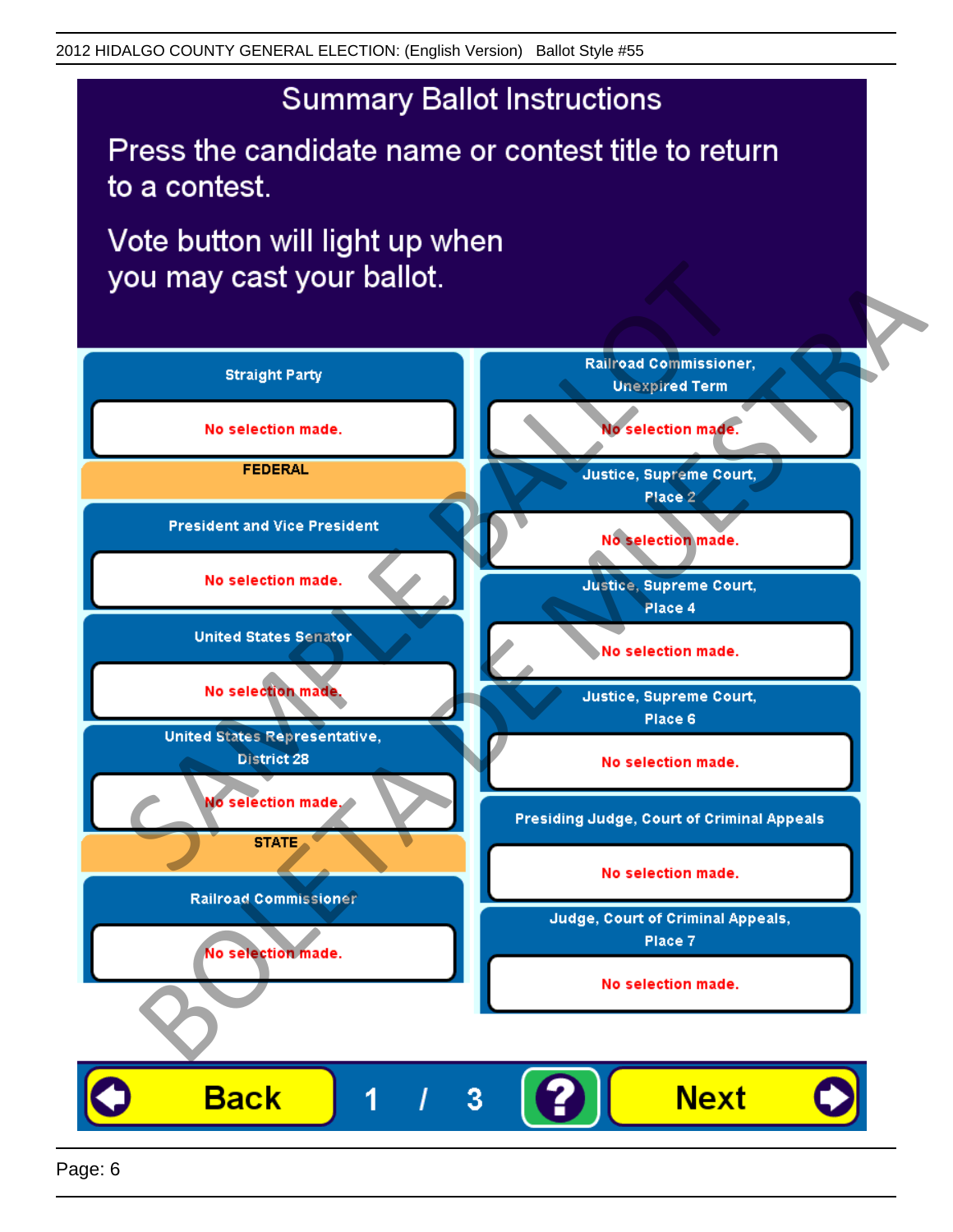## **Summary Ballot Instructions**

Press the candidate name or contest title to return to a contest.

Vote button will light up when